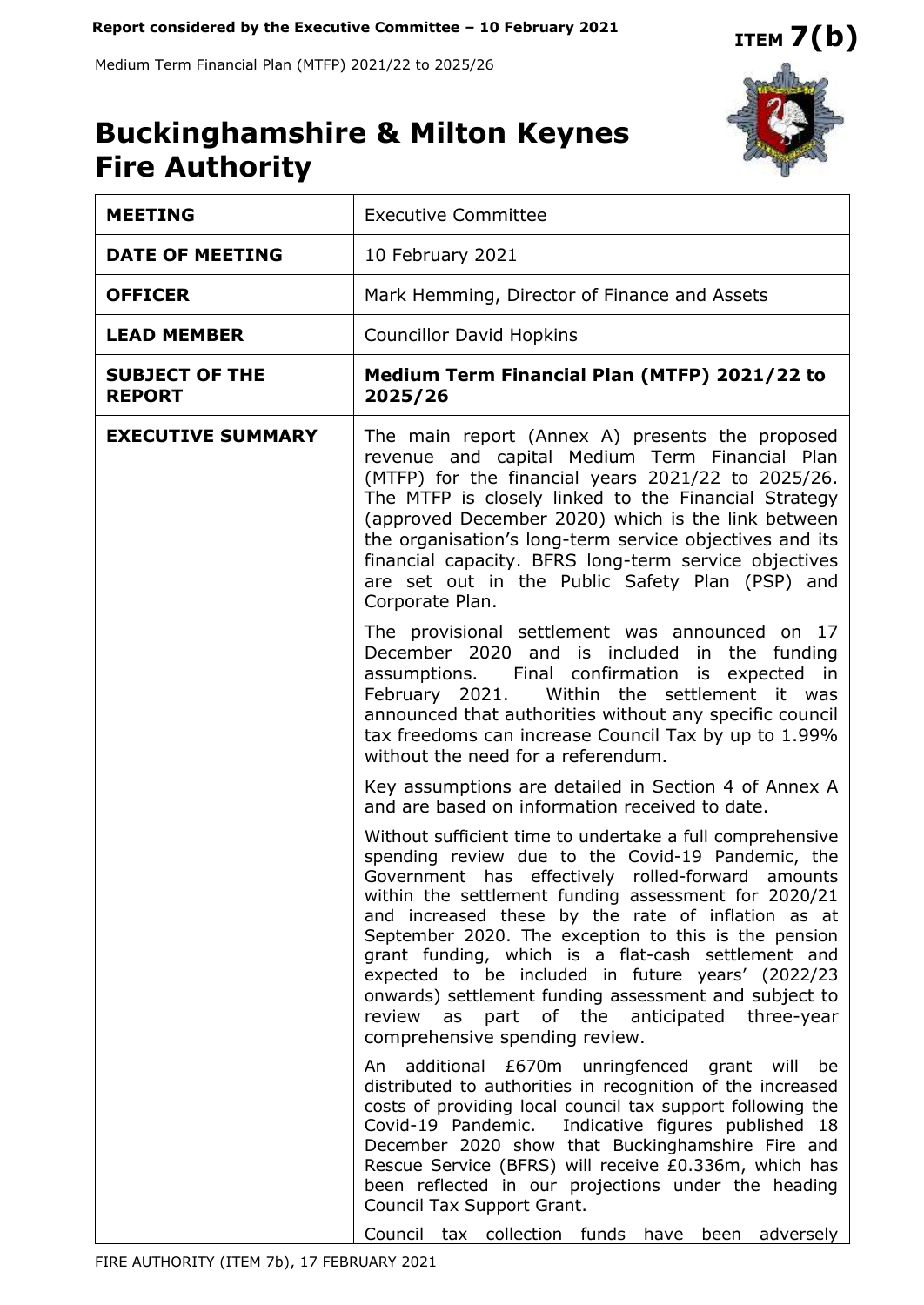impacted due to the impact of Covid and the increase in unemployment. As a direct consequence, the government have updated legislation to allow billing authorities and preceptors to phase the deficit over three years. In addition to this, the government will also fund 75% of irrecoverable collection fund losses due to Covid-19.

It is anticipated that next year the Government will revert to a three-year comprehensive spending review whereby all funding will be subject to review.

Uncertainty persists regarding pensions following the ruling in December 2018 that the transitional arrangements introduced for the firefighters' schemes in 2015 were discriminatory. At the employment tribunal hearing on 18 December 2019 it was ruled that the claimants, members of the 1992 and 2006 firefighters' pension schemes, are now entitled to be treated as if they have remained members of their original pension scheme. It is expected that this will increase the longer-term costs of the firefighters' schemes, although it is not yet possible to quantify the impact.

This year officers reverted back to the incremental budgeting approach when developing the budget proposal for 2021/22. With the projected reductions in council tax base and business rates funding, budget setting process was scrutinised by Officers and Members to ensure only proposals which added value for money were approved.

Even with the budgetary constraints this year's budget approach has identified some key opportunities:

- Development of Leadership and Management Framework. The framework will improve the effectiveness of existing managers as well as provide development opportunities and pathways for future managers and leaders of the organisation.
- Continue with the current establishment within Health & Safety team (on a fixed term contract) who have supported the Service's response to the COVID-19 pandemic and the 'recovery' phase which has significantly increased workloads in terms of the implementation of the measures required to comply with Government guidance.
- Upgrade to our ICT infrastructure.

As well as opportunities, the MTFP projections have had to be revised following the comprehensive spending review announcement (CSR). As part of the one-year CSR, the Government announced Public sector pay increases to be paused (excluding NHS and those earning less than £24,000). Therefore, no pay award has been built into the 2021/22 budget for anyone earning more than £24,000.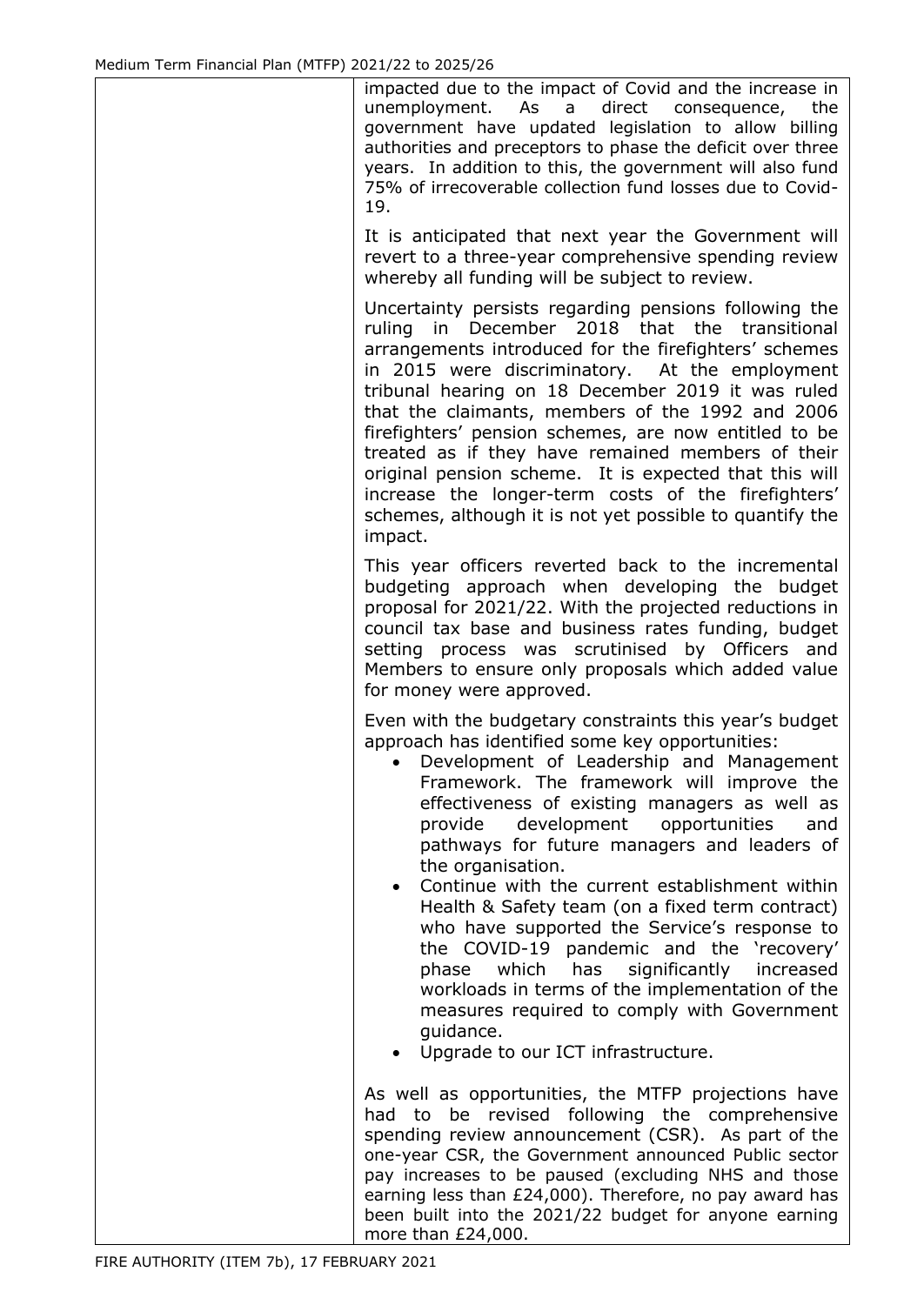|                                         | The revenue budget for 2020/21 and indicative figures<br>for future years are shown in Appendix 1.                                                                                                                                                                                                                 |  |  |  |  |  |
|-----------------------------------------|--------------------------------------------------------------------------------------------------------------------------------------------------------------------------------------------------------------------------------------------------------------------------------------------------------------------|--|--|--|--|--|
|                                         | It should also be noted that the figures for council tax<br>and business rates are provisional. The statutory<br>deadline for the billing authorities to provide this<br>information to the Authority is 31 January.<br>Any<br>changes to the figures will be presented in a revised<br>Appendix 1 at the meeting. |  |  |  |  |  |
|                                         | Appendix 2 shows the latest summary of the capital<br>programme for 2020/21 and approved schemes for<br>the following years.                                                                                                                                                                                       |  |  |  |  |  |
|                                         | Appendix 3 provides further detail on the level of<br>council tax chargeable for each band if the Authority<br>accepts the recommendation to increase the band D<br>equivalent amount by 1.99%.                                                                                                                    |  |  |  |  |  |
|                                         | As well as the uncertainty regarding pensions noted<br>above, there is also uncertainty regarding<br>the<br>upcoming Fair Funding Review, USAR funding and<br>funding for Firelink/ESMCP.                                                                                                                          |  |  |  |  |  |
| <b>ACTION</b>                           | Decision                                                                                                                                                                                                                                                                                                           |  |  |  |  |  |
| <b>RECOMMENDATIONS</b>                  | that<br>the<br>Authority<br>It<br>is<br>recommended<br>be<br>recommended to:                                                                                                                                                                                                                                       |  |  |  |  |  |
|                                         | 1(a) Note and have due regard to the report and<br>Statement of the Chief Finance Officer (see<br>section 8 of Annex A).                                                                                                                                                                                           |  |  |  |  |  |
|                                         | $1(b)$ Approve a Council Tax precept of £67.16 for a<br>band D equivalent property (a 1.99% increase<br>from $2020/21$ - equal to 2.5p per week) and the<br>revenue budget as set out in Appendix 1.                                                                                                               |  |  |  |  |  |
|                                         | $1(c)$ Approve the capital programme as set out in<br>Appendix 2.                                                                                                                                                                                                                                                  |  |  |  |  |  |
|                                         | Not hold a referendum to increase Council Tax<br>2<br>above the 2% threshold for 2021/22                                                                                                                                                                                                                           |  |  |  |  |  |
|                                         | Note that a referendum may need to<br>3<br>be<br>considered for 2022/23 depending on<br>the<br>of the Comprehensive Spending<br>outcome<br>Review.                                                                                                                                                                 |  |  |  |  |  |
| <b>RISK MANAGEMENT</b>                  | Management of our Financial resources is a key risk to<br>the Authority. By projecting forward and monitoring<br>our financial plans, we are in a better position to avoid<br>financial<br>mitigate the risk of adverse<br>and<br>consequences.                                                                    |  |  |  |  |  |
|                                         | Section 9 details the potential financial benefits and<br>risks of holding a referendum to increase Council Tax<br>above the 2% threshold.                                                                                                                                                                         |  |  |  |  |  |
| <b>FINANCIAL</b><br><b>IMPLICATIONS</b> | All financial implications are shown in the main body<br>of the report.                                                                                                                                                                                                                                            |  |  |  |  |  |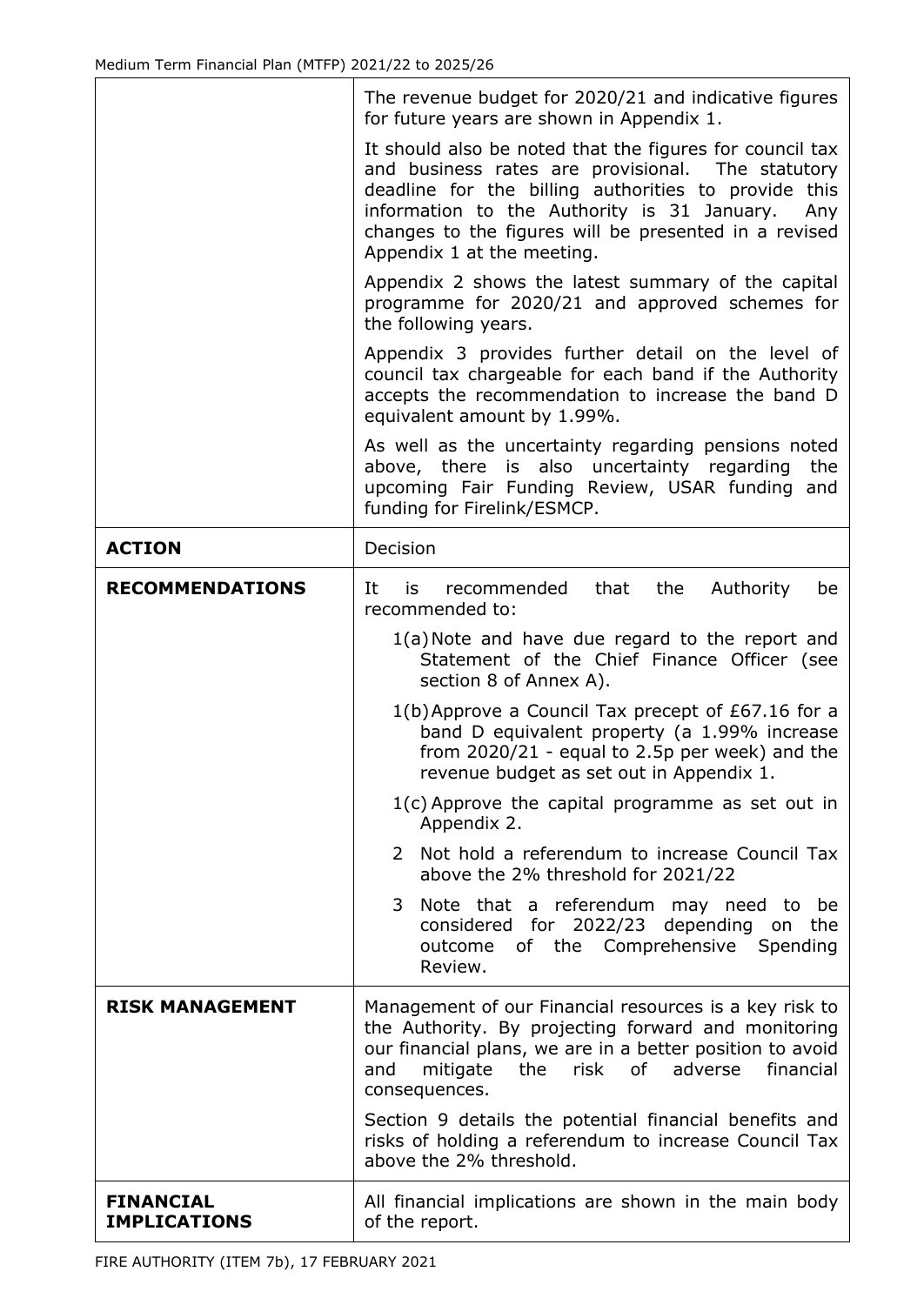$\top$ 

| <b>LEGAL IMPLICATIONS</b> | The Local Government Act 2003 gives the responsible<br>finance officer, namely the Chief Finance Officer of the<br>Combined Fire Authority under s112 of the Local<br>Government Finance Act 1988, the responsibility to<br>report to Members of the Authority on<br>their<br>assessment of the robustness of the estimates used<br>within the budget and on the adequacy of reserves.                                                                                                                                                                                                                                                                                                                                                                                                |
|---------------------------|---------------------------------------------------------------------------------------------------------------------------------------------------------------------------------------------------------------------------------------------------------------------------------------------------------------------------------------------------------------------------------------------------------------------------------------------------------------------------------------------------------------------------------------------------------------------------------------------------------------------------------------------------------------------------------------------------------------------------------------------------------------------------------------|
|                           | Members must have regard to the report of the Chief<br>Finance Officer in respect of the above and the<br>highlighted associated risks before considering the<br>recommendations as set out in the report.                                                                                                                                                                                                                                                                                                                                                                                                                                                                                                                                                                            |
|                           | The Council Tax referendum scheme was introduced<br>via the Localism Act 2011. The process for conducting<br>referendums is contained within the Local Authority<br>(Referendums Relating to Council Tax Increases)<br>2012 [2012/460] and<br>Regulations<br>the<br>Local<br>Authorities (Conduct of Referendums) (Council Tax<br>Increases) (England) Regulations 2012 [2012/444].                                                                                                                                                                                                                                                                                                                                                                                                   |
|                           | If the Authority were to set a council tax increase in<br>excess of the relevant threshold, it must notify each of<br>the two billing authorities to which it issues precepts.<br>The notification must include a precept based on the<br>substitute calculation which results in a basic amount<br>of Council Tax which is not excessive. It must make<br>the notification by 8 March in the financial year<br>preceding that year. Those billing authorities will then<br>be required to make arrangements to hold a<br>referendum in relation to the Authority's relevant basic<br>amount of council tax for the financial year on the first<br>Thursday in May, the usual date for local elections (or<br>such other date as is specified by order of the<br>Secretary of State). |
|                           | A billing authority which holds a referendum on behalf<br>of the Authority is able to recover its costs from the<br>Authority. Furthermore, if the excessive amount is not<br>approved by the referendum, the billing authority will<br>need to set a new amount of council tax to take into<br>account the Authority's substitute precept (a demand<br>for payment of council tax based upon the Authority's<br>substitute calculations). The billing authority will be<br>able to recover its costs of setting a new amount of<br>council tax from Authority. If the excessive relevant<br>amount is approved by the referendum that amount<br>continues to have effect for the year.                                                                                               |
|                           | Regulation 3 and Schedule 1 prescribe the question to<br>be asked in the referendum. Voters are to be asked<br>whether they approve of the percentage change in the<br>relevant basic amount of council tax set by the<br>authority for the financial year in question and are<br>also informed of what the percentage change will be if<br>the voters do not agree with the increase.                                                                                                                                                                                                                                                                                                                                                                                                |
|                           | Regulation 5(2) would require the Authority, as soon<br>as is reasonably practicable and not fewer than 28                                                                                                                                                                                                                                                                                                                                                                                                                                                                                                                                                                                                                                                                            |

٦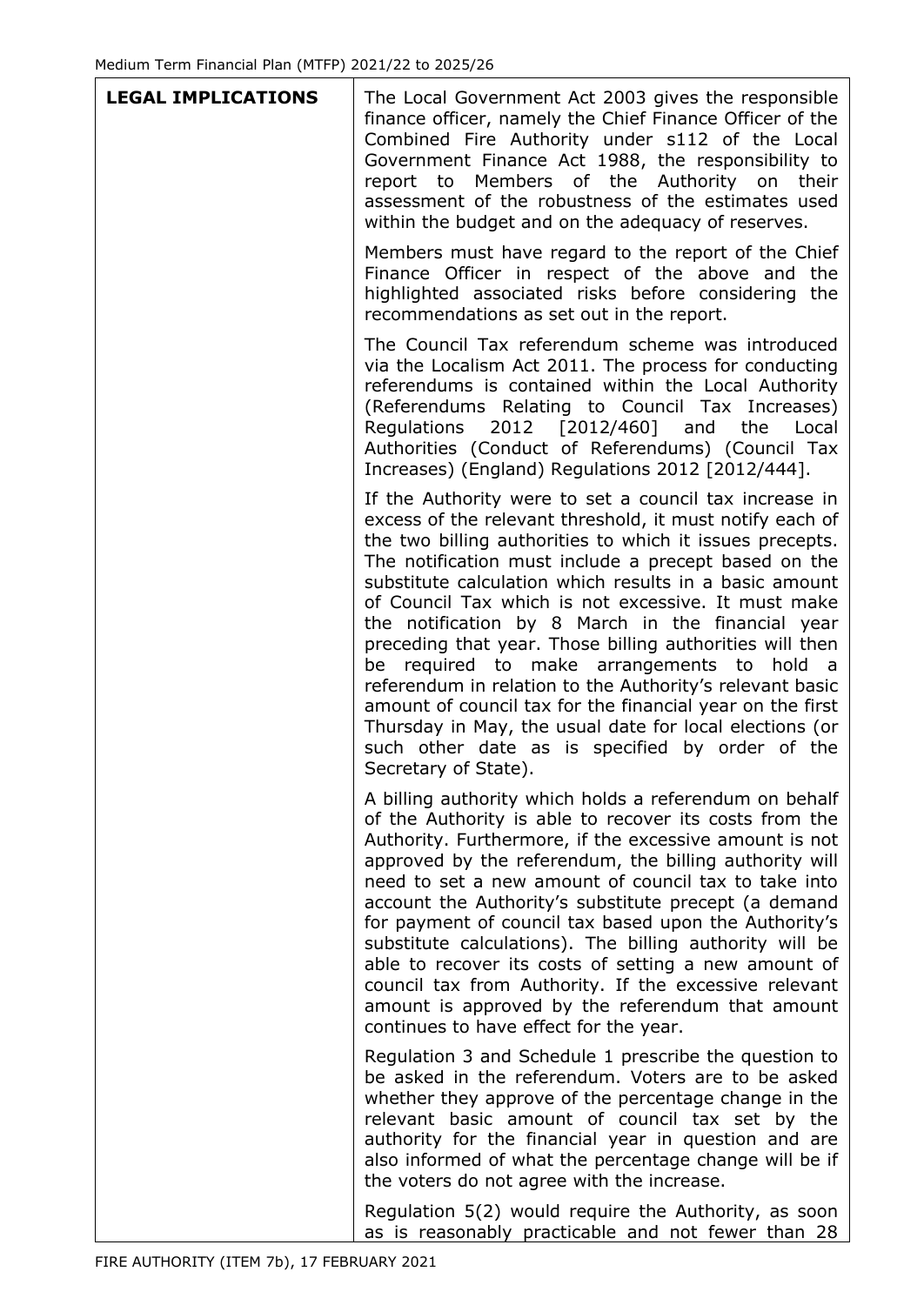| days before the date on which the referendum will be<br>held, to publish in such a manner as it considers likely<br>to bring to the attention of persons who live in the<br>Authority's area, a notice which contains a statement<br>including the following-                                                                                                                                                            |
|--------------------------------------------------------------------------------------------------------------------------------------------------------------------------------------------------------------------------------------------------------------------------------------------------------------------------------------------------------------------------------------------------------------------------|
| a) that a referendum is required to be held on the<br>authority's council tax increase for the relevant<br>financial year;                                                                                                                                                                                                                                                                                               |
| (b) that arrangements to hold the referendum will be<br>made by relevant billing authorities which are to be<br>specified in the notice;                                                                                                                                                                                                                                                                                 |
| (c) of the date on which the referendum will be held;<br>(d) of the question to be asked in the referendum;                                                                                                                                                                                                                                                                                                              |
| (e) that the referendum will be conducted<br>in<br>accordance with procedures similar to those used at<br>local government elections;                                                                                                                                                                                                                                                                                    |
| (f) of the referendum expenses limit that will apply in<br>relation to the referendum and the number of local<br>government electors by reference to which that limit<br>has been calculated;                                                                                                                                                                                                                            |
| (g) of the authority's relevant basic amount of council<br>tax for the relevant financial year;                                                                                                                                                                                                                                                                                                                          |
| (h) of the authority's relevant basic amount of council<br>tax for the financial year preceding the relevant<br>financial year;                                                                                                                                                                                                                                                                                          |
| (i) of the percentage change in the authority's<br>relevant basic amount of council tax from the<br>preceding financial year to the relevant financial year<br>expressed to one decimal place;                                                                                                                                                                                                                           |
| (j) of what the amount calculated by the authority as<br>its relevant basic amount of council tax for the<br>relevant financial year would be if the authority's<br>relevant basic amount of council tax is not approved;<br>and                                                                                                                                                                                         |
| (k) of what the percentage change in the authority's<br>relevant basic amount of council tax from<br>the<br>preceding year to the relevant<br>financial<br>year<br>expressed to one decimal place would be if the<br>authority's relevant basic amount of council tax is not<br>approved.                                                                                                                                |
| Once this notice has been published (and triggered the<br>period of campaigning), the Authority may publish an<br>additional statement setting out the reasons for the<br>excessive increase, and the likely consequences if its<br>council tax increase is not approved. This statement<br>will be subject to the campaign expenses limit for the<br>referendum and published no later than 28 days<br>before the poll. |
| Regulation 10 places restrictions on the publication of<br>other promotional material by or on behalf of the<br>Authority for the entire period from the date of setting                                                                                                                                                                                                                                                 |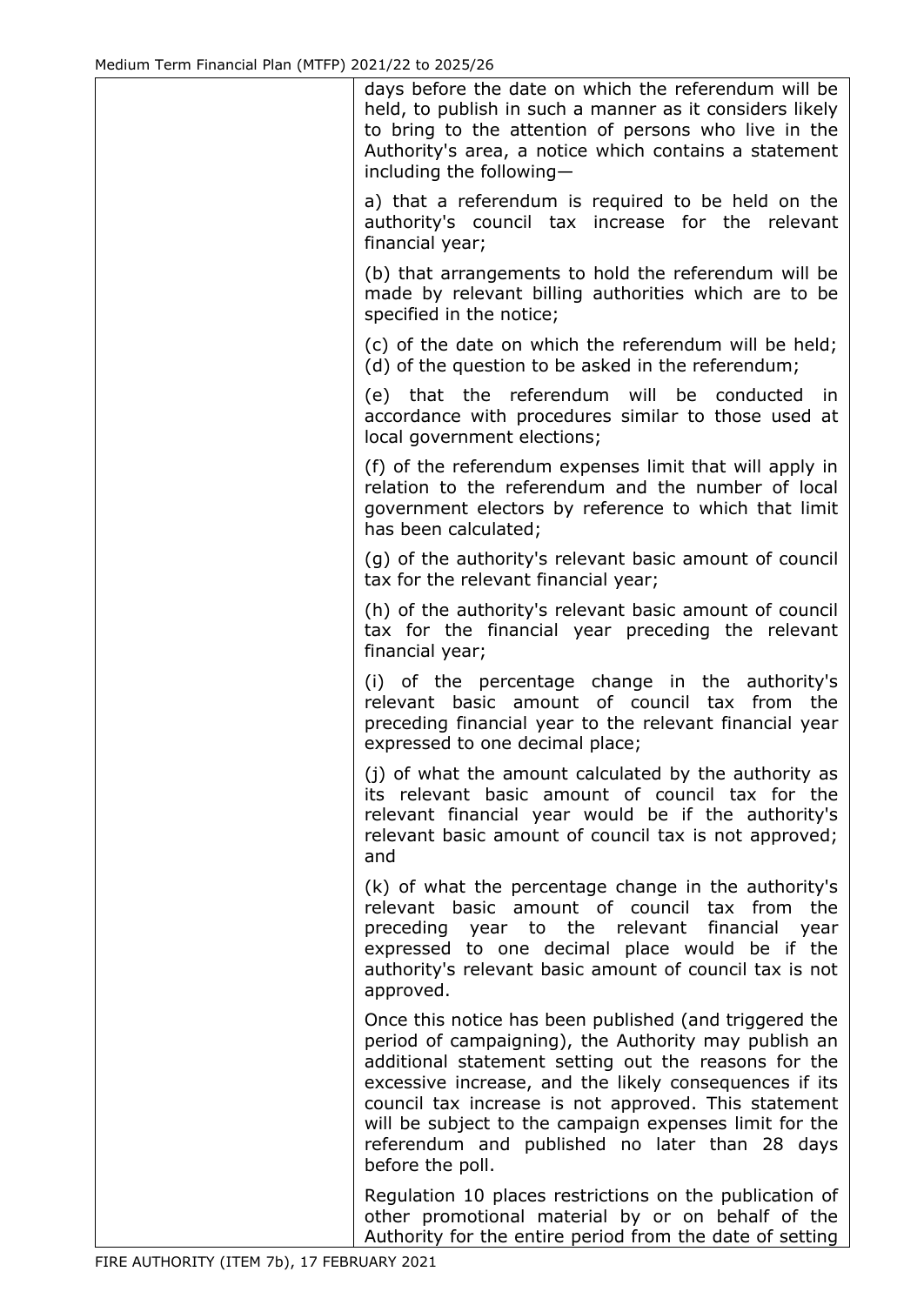the excessive amount and ends on the date of the referendum. This prohibits publication of any material which (a) provides general information about the referendum; (b) deals with any of the issues raised by the question to be asked in the referendum; or (c) puts any arguments for or against a particular answer to that question.

Regulation 16 provides that the Authority must appoint a person to be Chief Counting Officer. This person will be responsible for drawing up a statement of the total number of votes cast in favour of each answer to the question asked in the referendums held by each billing authority and publishing the final result. This person will have a power of direction over counting officers in each area (the respective billing authorities' returning officers), including the power to order a recount.

Regulation 12 prescribes a limit on referendum expenses. 'referendum expenses' means the expenses incurred by or on behalf of the Authority during the 'referendum period'. 'referendum period', means the period beginning with the publication made in accordance with Regulation 5 (2), mentioned above, and ending on the date of the referendum. The prescribed list of referendum expenses includes the following:

 1. Advertising of any nature (whatever the medium used). Expenses in respect of such advertising include agency fees, design costs and other costs in connection with preparing, producing, distributing or otherwise disseminating such advertising or anything incorporating such advertising and intended to be distributed for the purpose of disseminating it.

 2. Unsolicited material addressed to voters (whether addressed to them by name or intended for delivery to households within any particular area or areas). Expenses in respect of such material include design costs and other costs in connection with preparing, producing or distributing such material (including the cost of postage).

 3. Market research or canvassing conducted for the purposes of ascertaining voting intentions.

 4. The provision of any services or facilities in connection with press conferences or other dealings with the media.

 5. Transport (by any means) of persons to any place or places with a view to obtaining publicity in connection with a referendum campaign. Expenses in respect of the transport of such persons include the costs of hiring a particular means of transport for the whole or part of the referendum period.

6. Rallies and other events, including public meetings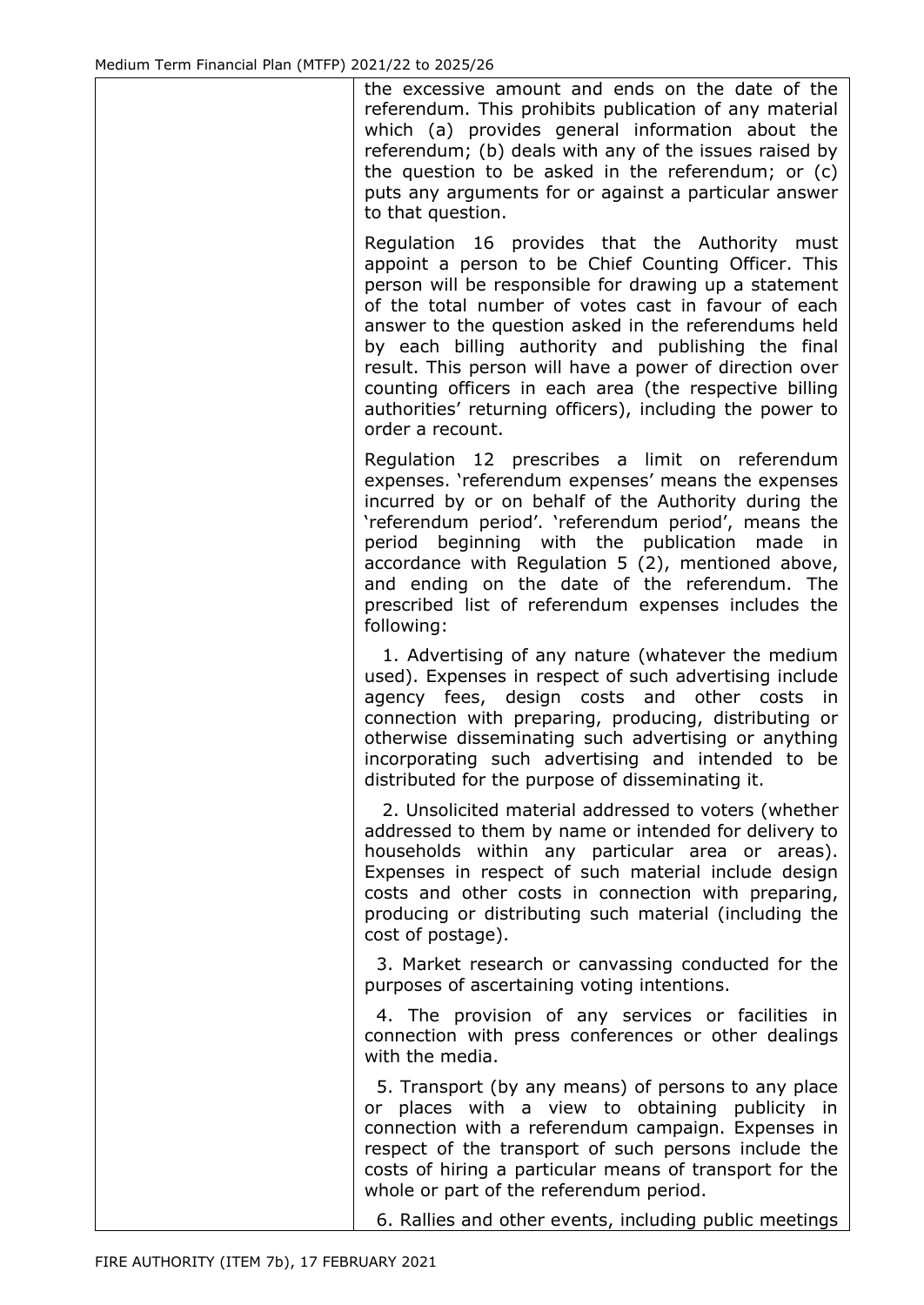|                                                                                   | organised so as to obtain publicity in connection with a<br>referendum campaign or for other purposes connected<br>with a referendum campaign. Expenses in respect of<br>such events include costs in connection with the<br>attendance of persons at such events, the hire of<br>premises for the purposes of such events or the<br>provision of goods, services or facilities at them.                                                                                                                                                                                                                                                                                                                                                                                                        |
|-----------------------------------------------------------------------------------|-------------------------------------------------------------------------------------------------------------------------------------------------------------------------------------------------------------------------------------------------------------------------------------------------------------------------------------------------------------------------------------------------------------------------------------------------------------------------------------------------------------------------------------------------------------------------------------------------------------------------------------------------------------------------------------------------------------------------------------------------------------------------------------------------|
|                                                                                   | The referendum expenses limit is the aggregate of<br>£2,362 and the amount found by multiplying 5.9<br>pence the number of entries on the electoral rolls for<br>the two billing authorities (587,087). The electorate<br>for Buckinghamshire is 398,814 as at 2 March 2020<br>(Office for National Statistics, 05 January 2021). The<br>electorate for Milton Keynes Council is 188,273as at 2<br>March 2020 (Office for National Statistics, 05 January<br>$2021$ ).                                                                                                                                                                                                                                                                                                                          |
|                                                                                   | Where any referendum expenses are incurred in<br>excess of the referendum expenses limit, a person<br>who knew or ought reasonably to have known that<br>that limit would be exceeded, or who, without<br>reasonable excuse, authorises another person to<br>exceed that limit, is guilty of an offence punishable by<br>a fine or imprisonment (for a term not exceeding 12<br>months) or both.                                                                                                                                                                                                                                                                                                                                                                                                |
|                                                                                   | Section 52ZR of the Local Government Finance Act<br>1992 provides that if it appears to the Secretary of<br>State that an authority will be unable to discharge its<br>functions effectively or to meet its financial obligations<br>unless it sets an increase in council tax which exceeds<br>the principles, s/he has the discretion to direct that a<br>referendum need not be held. (When promoting the<br>Localism Bill in the House of Lords Earl Attlee stated,<br>"This is a reserve power and the expectation is that<br>this would be used only in exceptional circumstances,<br>such as where the High Court has exercised its powers<br>to appoint a receiver where an authority has failed to<br>service its debt within a set time period" Hansard HL<br>Deb 30 June 2011 c1971) |
| <b>CONSISTENCY WITH</b><br>THE PRINCIPLES OF<br>THE DUTY TO<br><b>COLLABORATE</b> | No direct impact.                                                                                                                                                                                                                                                                                                                                                                                                                                                                                                                                                                                                                                                                                                                                                                               |
| <b>HEALTH AND SAFETY</b>                                                          | No direct impact.                                                                                                                                                                                                                                                                                                                                                                                                                                                                                                                                                                                                                                                                                                                                                                               |
| <b>EQUALITY AND</b><br><b>DIVERSITY</b>                                           | No direct impact.                                                                                                                                                                                                                                                                                                                                                                                                                                                                                                                                                                                                                                                                                                                                                                               |
| <b>USE OF RESOURCES</b>                                                           | The Medium-Term Financial Plan, including capital and<br>revenue budgets, identifies the financial resources<br>required projected into the future based on the<br>delivery of specific aims and objectives of<br>the<br>Authority as set out in the Public Safety Plan (PSP).<br>Members, Senior Management Board and many staff                                                                                                                                                                                                                                                                                                                                                                                                                                                               |

٦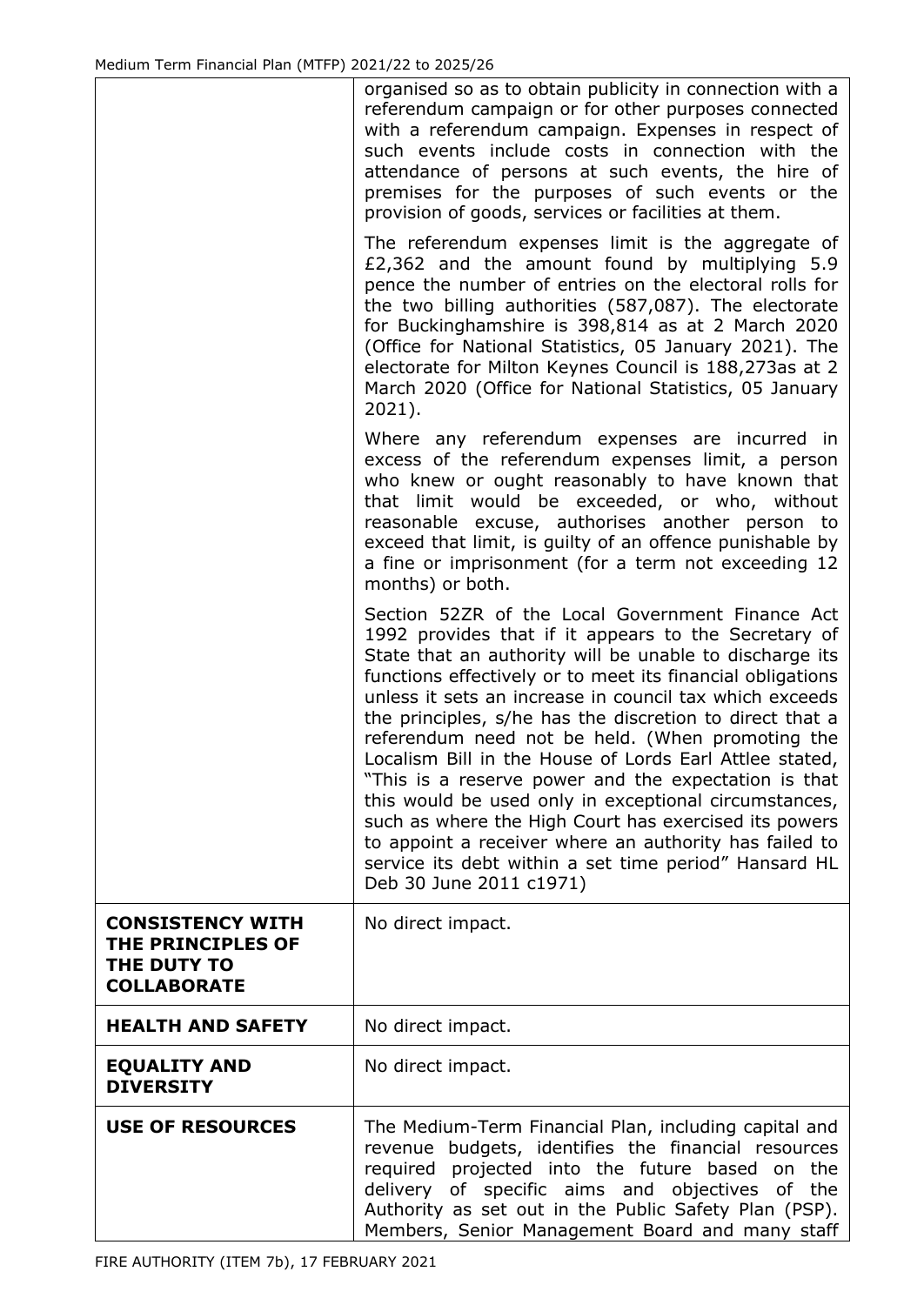Medium Term Financial Plan (MTFP) 2021/22 to 2025/26

|                                                | have been involved in agreeing priorities and the<br>budget setting process over the preceding months.               |  |  |  |  |  |  |
|------------------------------------------------|----------------------------------------------------------------------------------------------------------------------|--|--|--|--|--|--|
| <b>PROVENANCE SECTION</b>                      | <b>Background</b>                                                                                                    |  |  |  |  |  |  |
| &<br><b>BACKGROUND PAPERS</b>                  | Medium Term Financial Plan (MTFP) 2020/21 to<br>2021/22 and Revised Appendices, Fire Authority, 12<br>February 2020: |  |  |  |  |  |  |
|                                                | https://bucksfire.gov.uk/documents/2020/03/120220<br>item7c medium term financial plan.pdf/                          |  |  |  |  |  |  |
|                                                | https://bucksfire.gov.uk/documents/2021/01/executiv<br>e-committee-revised-appendix-1-and-2.pdf/                     |  |  |  |  |  |  |
| <b>APPENDICES</b>                              | Annex A - Medium Term Financial Plan 2021/22 to<br>2025/26                                                           |  |  |  |  |  |  |
|                                                | Appendix 1 - MTFP Budget Model and Reserves                                                                          |  |  |  |  |  |  |
|                                                | Position                                                                                                             |  |  |  |  |  |  |
|                                                | Appendix 2 - Capital Programme Summary                                                                               |  |  |  |  |  |  |
|                                                | Appendix 3 - Council Tax Funding                                                                                     |  |  |  |  |  |  |
| <b>TIME REQUIRED</b>                           | 20 minutes                                                                                                           |  |  |  |  |  |  |
| <b>REPORT ORIGINATOR</b><br><b>AND CONTACT</b> | Asif Hussain<br>Ahussain@bucksfire.gov.uk<br>01296 744421                                                            |  |  |  |  |  |  |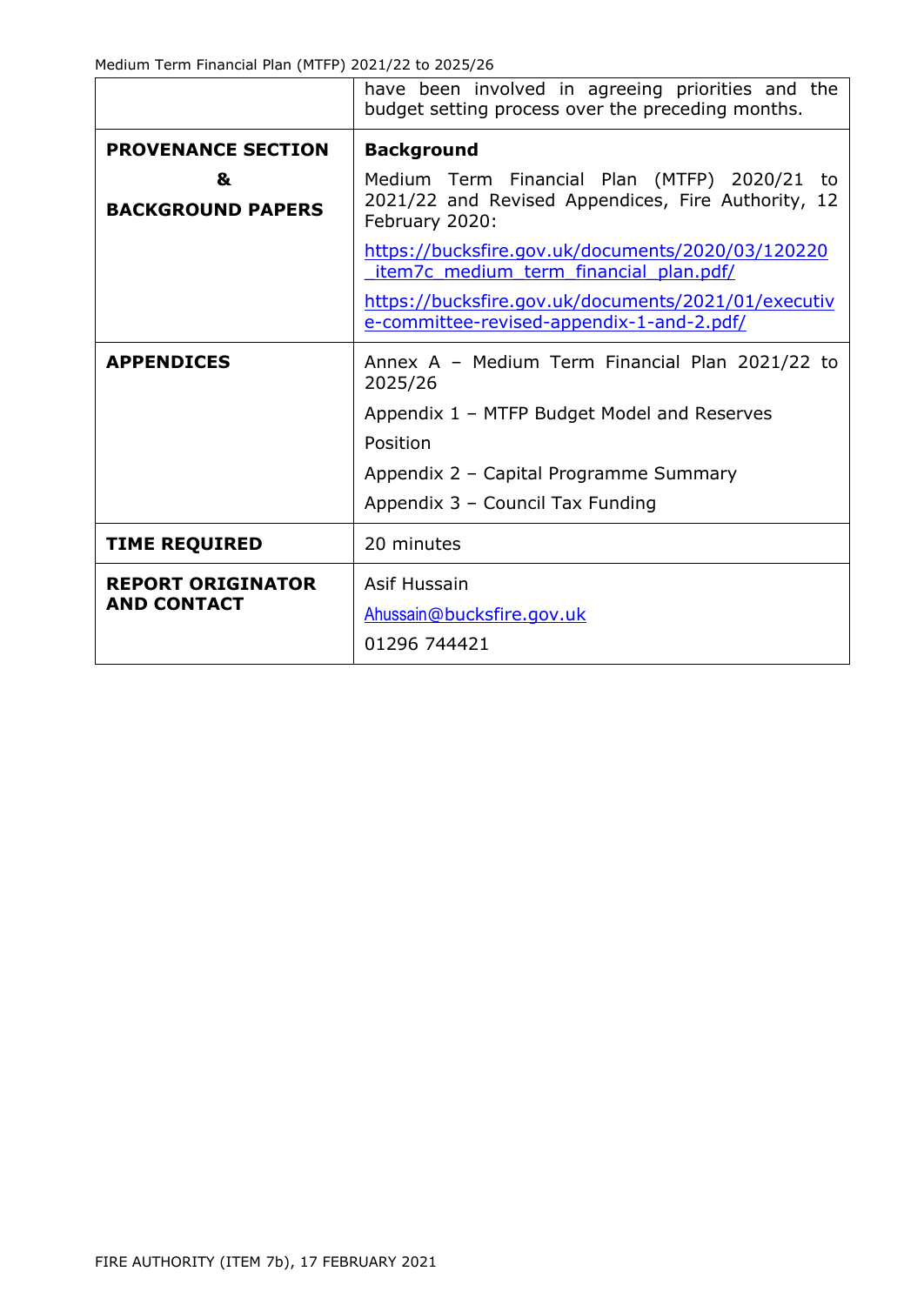# **Annex A – Medium Term Financial Plan (MTFP) 2021/22 to 2025/26**

#### **1. Introduction**

- 1.1. The purpose of this report is to present the proposed revenue and capital Medium Term Financial Plan (MTFP) 2021/22 to 2025/26.
- 1.2. The MTFP is closely linked to the Financial Strategy which is the link between the organisation's long-term service objectives and its financial capacity. BFRS long-term service objectives are set out in the Public Safety Plan (PSP) and Corporate Plan. The PSP sets out our strategic approach to the management of risk in the communities we serve. The Corporate Plan sets out how we intend to equip and develop our organisation and its people to meet the challenges that we face. The MTFP details the resources available to facilitate these plans.
- 1.3. As part of the Fire Authority's Terms of Reference and MTFP, the Authority reviews and sets a balanced budget each year in line with corporate priorities. The MTFP is expressed as a detailed annual budget for the first year, with outline indicative budgets for the following four years.
- 1.4. Under Section 25 of the Local Government Act 2003 the Chief Finance Officer (as S.112 Chief Finance Officer of the Local Government Finance Act 1988) is required to report to Members on:
	- The robustness of the estimates made for the purposes of the calculations of the budget
	- The adequacy of the proposed financial reserves
- 1.5. The Local Government Act 2003 requires that Members have regard to the report in making their decisions (see section 8).
- 1.6. Section 42A of the Local Government Finance Act 1992 also requires the Authority to have regard to the level of reserves for meeting estimated future expenditure when calculating the net budget requirement.

## **2. Local Government Finance Settlement 2021 to 2022**

- 2.1. Without sufficient time to undertake a full comprehensive spending review due to the Covid-19 Pandemic, the Government has effectively rolled-forward amounts within the settlement funding assessment for 2020/21 and increased these by the rate of inflation. The exception to this is the pension grant funding, which is expected to be a flat-cash settlement.
- 2.2. The pension grant funding, which is a flat-cash settlement will be funded for 2021/22. It is expected to be included in future years (2022/23 onwards) settlement funding assessment and subject to review as part of the anticipated three-year comprehensive spending review.
- 2.3. As part of this year's announcement, the Government published headline changes in core spending power between 2020/21 and 2021/22 for every authority. The headline change for BMKFA was an increase of 2.9%.
- 2.4. However, this headline increase is based on two fundamental assumptions:
	- That the growth in council tax base between 2020/21 and 2021/22 will be 1.59% (actual decrease was 0.65%).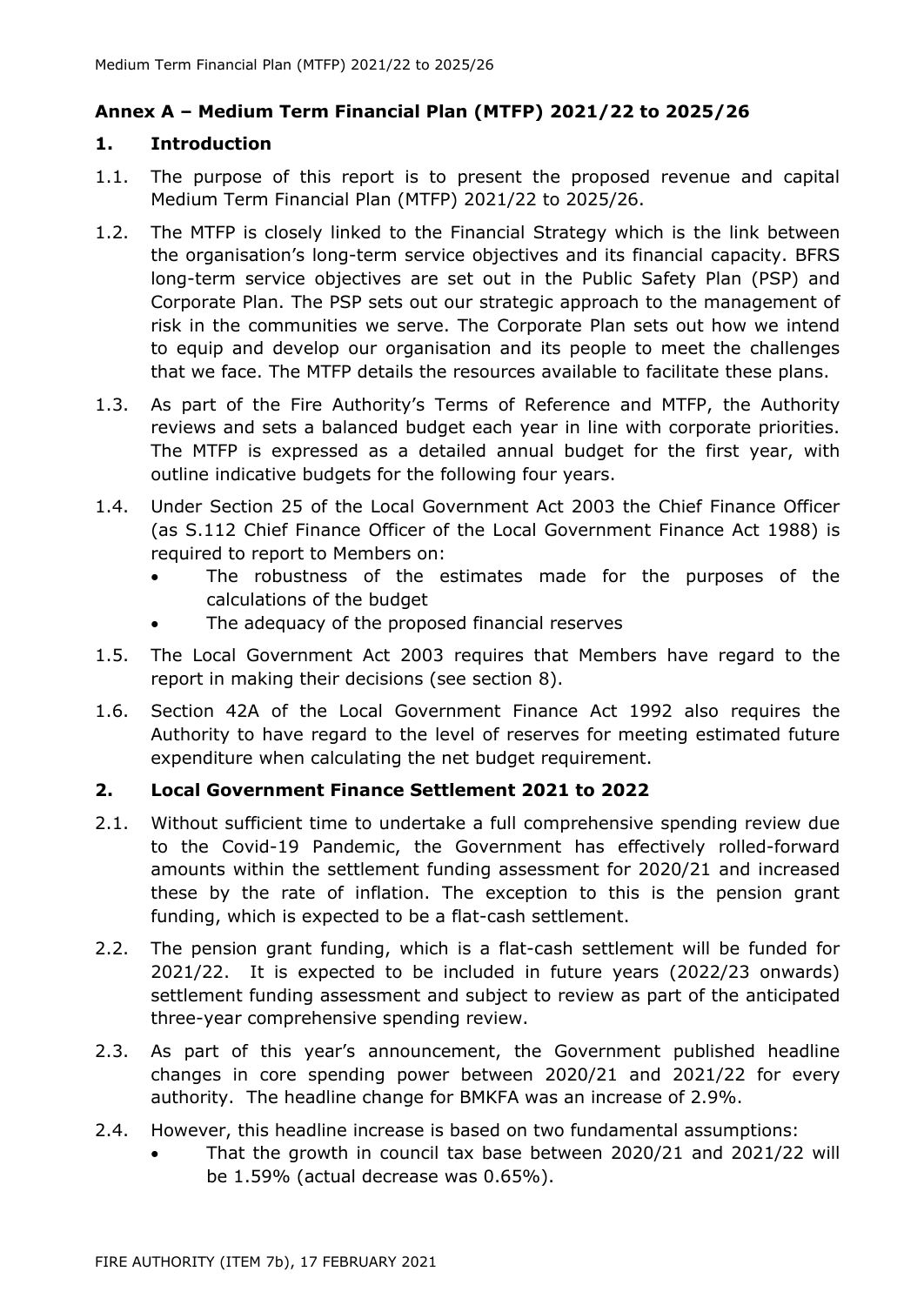• That the Authority will increase its Band D council tax in 2021/22 by 1.99%, which is the maximum increase permissible without triggering a referendum.

# **3. Council Tax and Business Rates**

- 3.1. In publicly declaring core spending power figures, the Government has clearly set an expectation that local authorities will continue to increase council tax every year by the maximum amount permissible.
- 3.2. The difference between a 1.99% increase in the precept and holding council tax at its current level for 2021/22 is just over £400k for the year. This is approximately equivalent to the cost of employing eight wholetime firefighters.
- 3.3. Council tax was increased by 2.98% in 2019/20 and by 1.99% in 2020/21.
- 3.4. Despite this Authority's correspondence with the Minister and the concerns noted by the inspectorate, no specific additional precept flexibility was afforded to fire and rescue authorities. Authorities with no specific additional flexibility may only increase their Band D equivalent by up to 2% without triggering a referendum (last year this figure was also 2%).
- 3.5. The Authority currently sets a band D equivalent precept of £65.85 per annum (approx.  $£1.27$  per week). This is significantly below the national average (of £78.56) and is the second lowest precept of any non-metropolitan combined fire authority.
- 3.6. Council tax chargeable for each band should the Authority resolve to increase the band D equivalent amount by 1.99% is shown in Appendix 3.
- 3.7. It is not recommended to hold a referendum to increase Council tax above the threshold for 2021/22. However, this option may need to be considered for 2022/23, depending on the outcome of the Comprehensive Spending Review.

## **4. Risk Factors in Budget Assumptions**

- 4.1. The budget proposed for 2021/22 at Appendix 1 has been compiled by looking in detail at current spending and future plans.
- 4.2. This year officers reverted back to the incremental budgeting approach when developing the budget proposal for 2021/22. With the projected reductions in council tax base and business rates funding, the focus was to consider bids which were either invest to save or which needing approving due to contractual obligations.
- 4.3. Even with the budgetary constraints this year's budget approach has identified some key opportunities:
	- o Development of Leadership and Management Framework. The framework will improve the effectiveness of existing managers as well as provide development opportunities and pathways for future managers and leaders of the organisation.
	- o Continue with the current establishment within Health & Safety team who have supported the Service's response to the COVID-19 pandemic and the 'recovery' phase which has significantly increased workloads in terms of the implementation of the measures required to comply with Government guidance.
	- o Upgrade to our ICT infrastructure.

FIRE AUTHORITY (ITEM 7b), 17 FEBRUARY 2021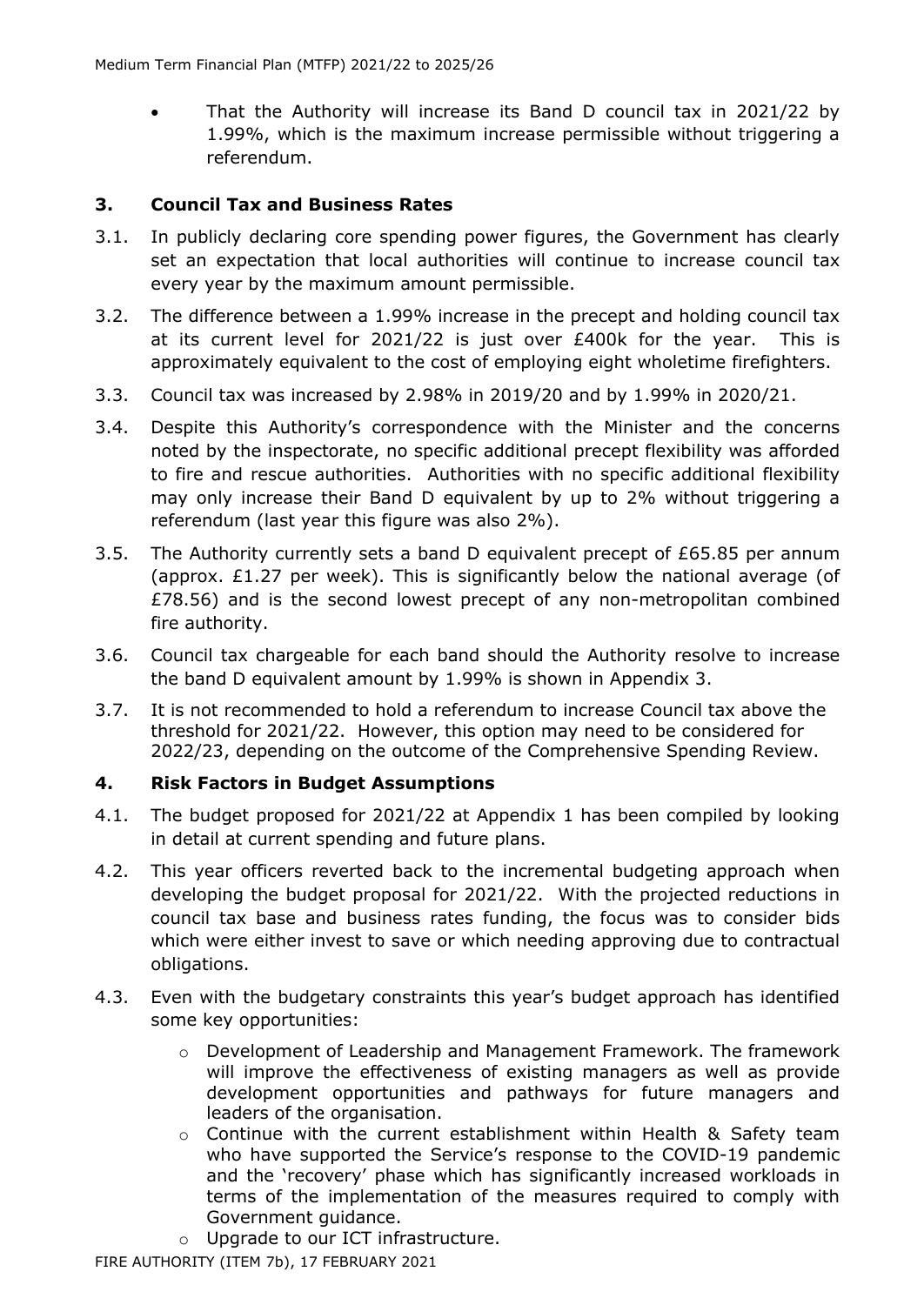- 4.4. At the time of writing the Authority had not yet received formal written notification of the continuation of the USAR grant for 2021/22, but it is expected imminently. However, the potential discontinuation of USAR funding in future years is a significant financial risk facing the Authority at present.
- 4.5. As well as opportunities, the MTFP projections have had to be revised following the comprehensive spending review announcement (CSR). As part of the oneyear CSR, the Government announced Public sector pay increases to be paused (excluding NHS and those earning less than £24,000). Therefore, no pay award has been built into the 2021/22 budget for anyone earning more than £24,000.
- 4.6. Uncertainty persists regarding pensions following the ruling in December 2018 that the transitional arrangements introduced for the firefighters' schemes in 2015 were discriminatory. At the employment tribunal hearing on 18 December 2019 it was ruled that the claimants, members of the 1992 and 2006 firefighters' pension schemes, are now entitled to be treated as if they have remained members of their original pension scheme. It is expected that this will increase the longer-term costs of the firefighters' schemes, although it is not yet possible to quantify the impact.
- 4.7. Areas where budgets have changed significantly from previous years have been subject to a series of challenges by Officers and Members. Risks which have been identified are to be covered from the reserves.

|                      | 2021/22  | 2022/23 | 2023/24 | 2024/25 | 2025/26 |
|----------------------|----------|---------|---------|---------|---------|
| Pay inflation        | $0\%$    | 2%      | 2%      | 2%      | 2%      |
| <b>CPI</b>           | 0.5%     | 0.5%    | $1\%$   | $1\%$   | $1\%$   |
| Council tax increase | 1.99%    | 1.99%   | 1.99%   | 1.99%   | 1.99%   |
| Council tax base     | $-0.65%$ | 1.0%    | 1.6%    | 1.6%    | 1.6%    |
| Business tax base    | $-8%$    | 0.5%    | $1\%$   | $1\%$   | $1\%$   |

4.8. The detailed costings are based on the updated budget requirement including the annual uplift assumptions below:

# **5. Capital**

- 5.1. The revenue impact of the capital programme has been factored into the base revenue budget requirement. This includes an annual revenue contribution to capital (RCCO), details of which are shown in Appendix 1.
- 5.2. The table at Appendix 2 details the approved capital programme for 2020/21, the estimated provisional outturn position and any proposed slippage to the programme. Any slippage is then added to the new budget requests for 2021/22 to give a total capital budget requirement of £2.2m for 2021/22.
- 5.3. The Authority should also take cognisance of the prudential indicators when approving the capital programme (submitted as a separate paper at this meeting).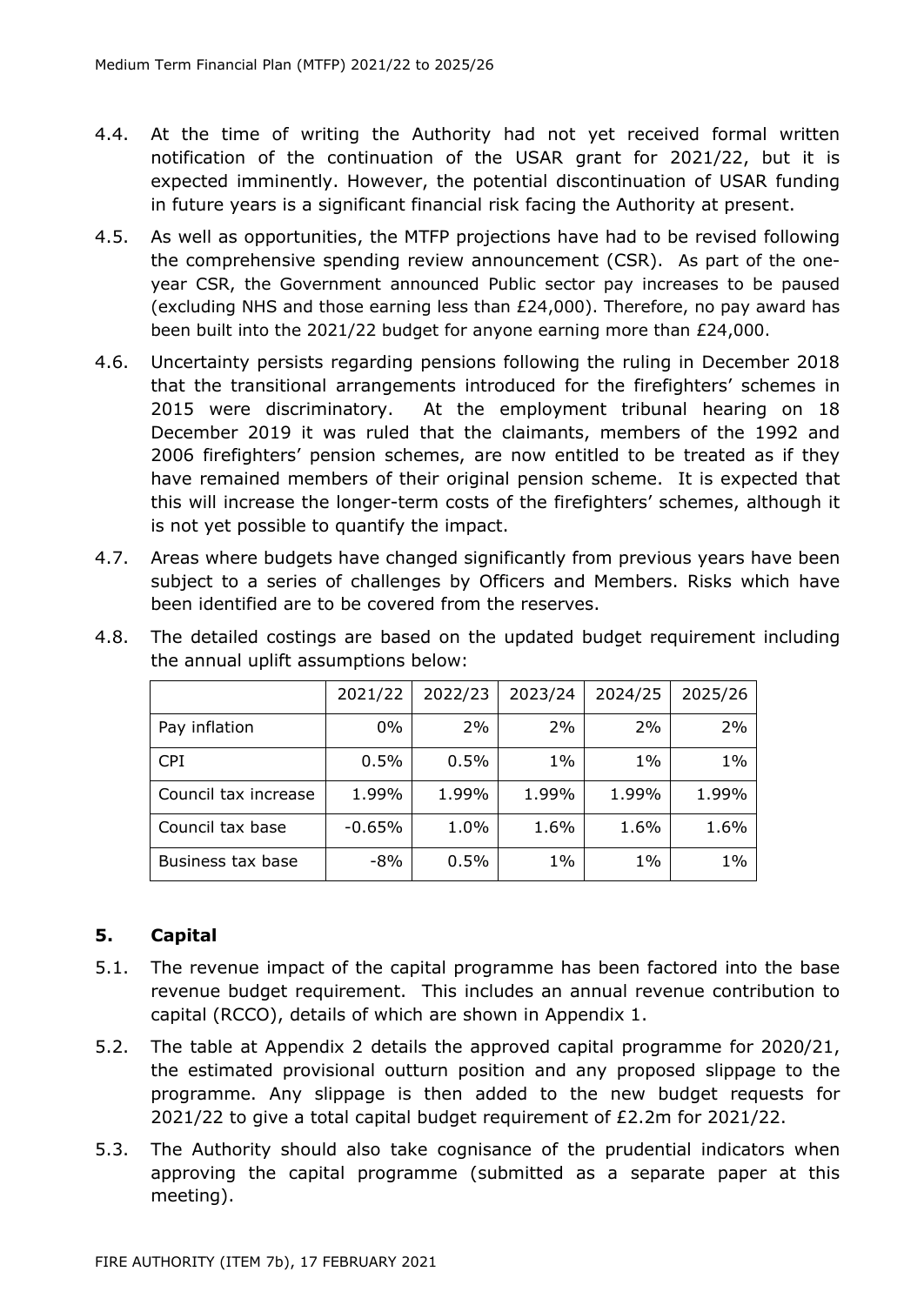# **6. Scrutiny and Challenge Process**

6.1. All budget changes have been determined based on a series of challenge panels held by officers and then Members during the MTFP process.

# **7. Adequacy of Reserves**

- 7.1. The Reserves Strategy is now incorporated within our Financial Strategy which was approved by the Fire Authority at its meeting on 9 December 2020 [\(https://bucksfire.gov.uk/documents/2020/11/item-7c-fire-authority-9](https://bucksfire.gov.uk/documents/2020/11/item-7c-fire-authority-9-december-2020.pdf/) [december-2020.pdf/\)](https://bucksfire.gov.uk/documents/2020/11/item-7c-fire-authority-9-december-2020.pdf/). There have been no subsequent events that require the level of the General Fund determined at that time to be adjusted at present.
- 7.2. The latest forecast balances and reserves at year-end 2020/21 are:
	- General Fund Balance £1.5m
	- Earmarked Reserves £2.2m\*
	- Capital Reserves £0.9m

\* The earmarked reserves balance excludes the amount held by Oxfordshire County Council relating to the Thames Valley Fire Control Service.

# **8. Statement of the Chief Finance Officer**

- 8.1. The purpose of this statement is to comply with the requirements of the Local Government Act 2003 whereby the Chief Finance Officer, in the Fire Authority's case the Director of Finance and Assets and Chief Finance Officer, must report on:
	- The robustness of the estimates made for the purposes of the calculations of the budget and;
	- The adequacy of the proposed financial reserves;
	- In recommending the budget to the Authority, Members must have regard to this report when making decisions in connection with which it is made.
- 8.2. Given the level of the General Fund Balance and earmarked reserves available, the prudent approach to the budget setting process for the next financial year and the controls for budget management, it is my conclusion as Chief Finance Officer for the Authority that there is sufficient capacity in the reserves to cope with the financial risks the Authority faces for 2021/22 and future years and that the methodology applied provides the necessary assurance to the Authority about the robustness of the estimates used in constructing the budget.

## **9. Referendum Limit**

- 9.1. A local referendum must be held, and won, for an authority to increase council tax by more than the amount specified in the principles. An authority proposing to set an excessive council tax level is required to make substitute calculations which will take effect if the proposed 'excessive' amount of council tax is rejected in a referendum. The substitute council tax level must be below the amount which is considered excessive under the principles
- 9.2. The higher rate of council tax will be payable unless and until it is overturned by a 'no' vote in the referendum. In the event that a referendum rejects the increase, the billing authorities would be able to issue new bills, offer refunds at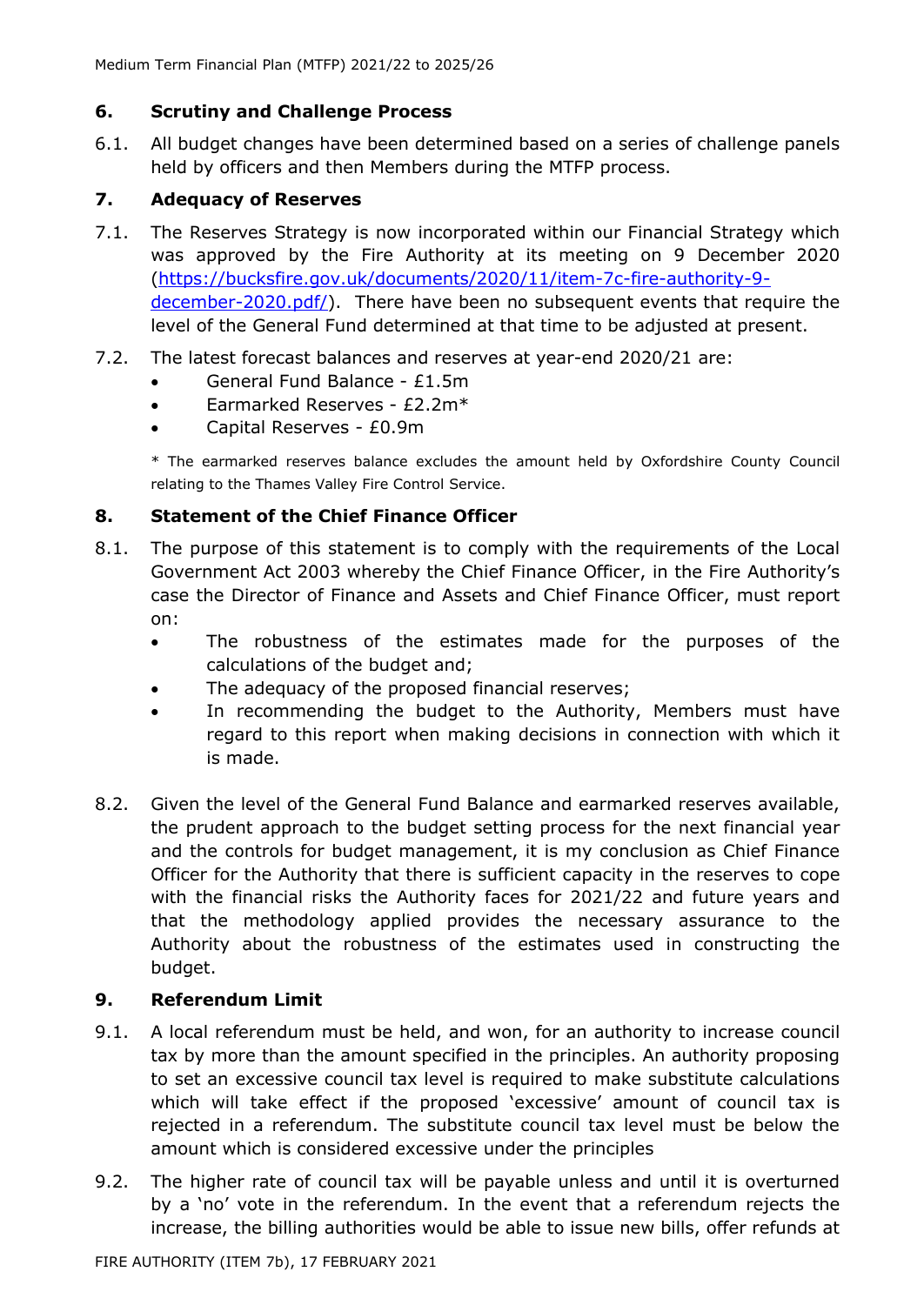the end of the year or allow credits against liability the following year, although individual council taxpayers would be entitled to a refund on demand.

- 9.3. Surrey County Council proposed to hold a referendum on a 15% increase in council tax for 2017-18, but later dropped the proposal. More recently, Warwick District Council recommended carrying out a vote in holding a referendum on the introduction of a 'climate action fund' precept, equivalent to a 34% increase on council tax in 2020-21. Due to the coronavirus restrictions, the planned referendum did not take place.
- 9.4. One referendum has taken place to date. The Bedfordshire Police and Crime Commissioner, Olly Martins, proposed a 15.8% increase in council tax for 2015-16 when the threshold was 2%. The poll was held on 7 May 2015. 91,086 voters (30.5%) supported the proposal, whilst 207,551 (69.5%) opposed it.
- 9.5. Schedule 1 of the Local Authorities (Conduct of Referendums) (Council Tax Increases) (England) Regulations 2012/444 prescribes the text of the question to be asked at a council tax referendum. Therefore the question asked of the voter by Bedfordshire's Police and Crime Commissioner was as follows:

*'Part of the council tax in your area goes to the Bedfordshire Police and Crime Commissioner. For the financial year beginning on 1st April 2015 the Bedfordshire Police and Crime Commissioner has set an increase of fifteen point eight percent (15.8%) in the amount it charges. If most voters choose 'yes', the increase will be 15.8%.*

*If most voters choose 'no', the increase will be 2.0% instead. Do you want the Bedfordshire Police and Crime Commissioner to increase the amount it charges by 15.8%?'*

9.6. The one referendum held so far, by Bedfordshire's Police and Crime Commissioner coincided with the poll conducted for the parliamentary general election is estimated to have cost £600,000. The Bedfordshire PCC covers three unitary local authorities and a population of some 640,000. An impact assessment on the scheme, published by the Department for Communities and Local Government in January 2011, set out the estimated costs of other referendums including the elected regional assembly referendum in the North East, mayoral referendums and non-binding council tax referendums. '*A more recent estimate of costs comes from Tower Hamlets council, where estimates from the Chief Finance Officer suggest that "the cost of holding a stand-alone mayoral referendum is estimated at up to £250,000. If combined with the Council elections the additional cost is estimated at approximately £70,000." A number of non-binding referendums on Council Tax have already been held, and can offer some guide to potential costs. A referendum on Council Tax in Milton Keynes in 1999 cost around £70,000 – referendums in 2001 cost £150,000-200,000 in Croydon and £120,000 in Bristol. This is the most*  relevant and reliable data available as these are the only years where formal *Council Tax referendums have been held by local authorities, none having been held since then*'. The impact assessment concluded: '*it seems reasonable to estimate the range of costs of such referendums as £85,000 - £300,000. Actual costs will vary depending on the size of the authority and whether the*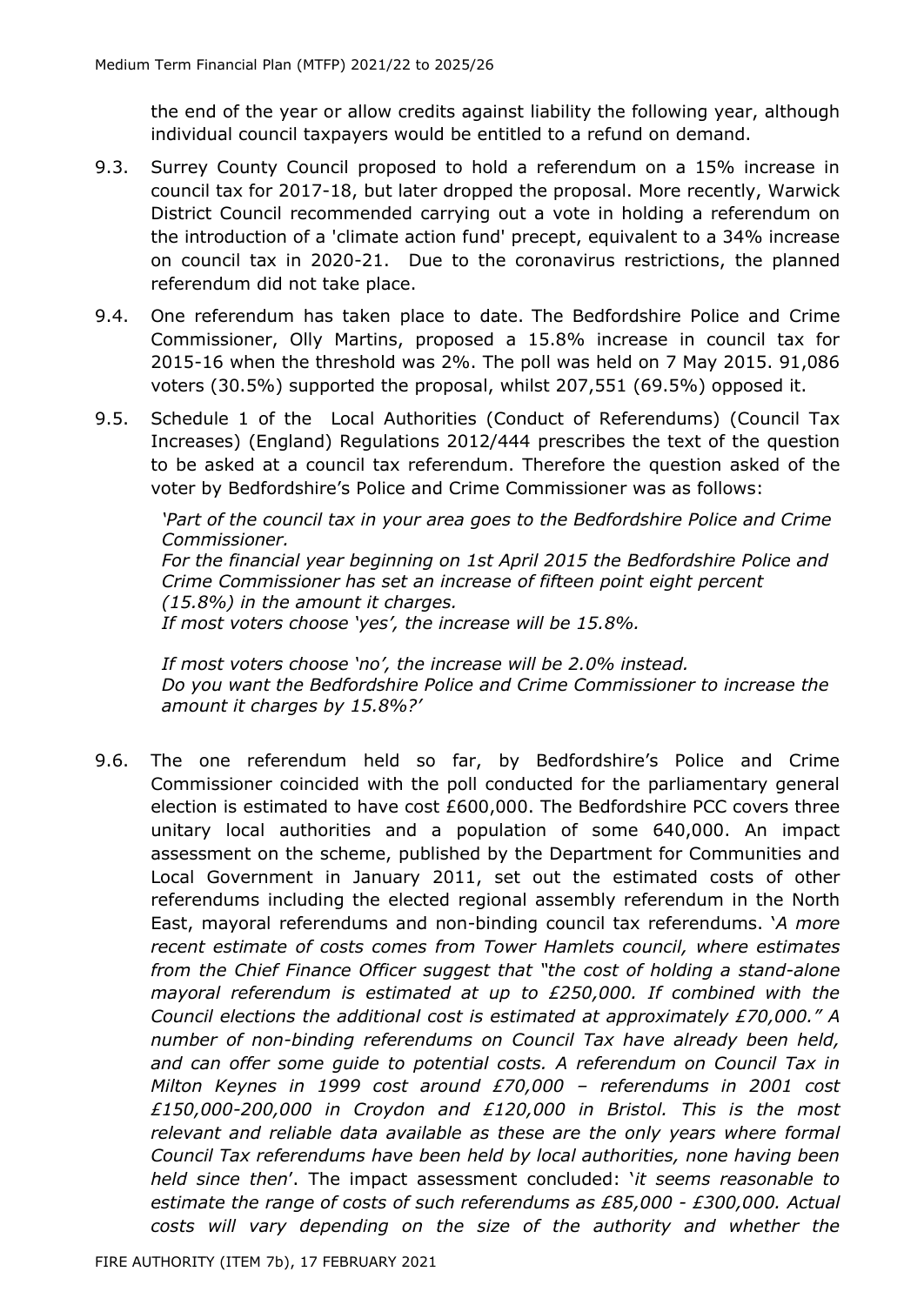*referendum is combined with a local election. For example, these figures do not apply to certain major precepting authorities such as police, fire & rescue authorities and the GLA which are typically larger than a principal local authority'*. The paper also noted examples of rebilling costs for recently-capped authorities, such as £380,000 for Lincolnshire Police Authority in 2008/09 (£1.22 per household) and £626,000 for Surrey Police Authority in 2009/10  $(E1.29$  per household)<sup>1</sup>

<sup>1</sup> [Localism Bill: provision for referendums to veto excessive](https://assets.publishing.service.gov.uk/government/uploads/system/uploads/attachment_data/file/6026/1829683.pdf) Council Tax increases Impact [assessment](https://assets.publishing.service.gov.uk/government/uploads/system/uploads/attachment_data/file/6026/1829683.pdf)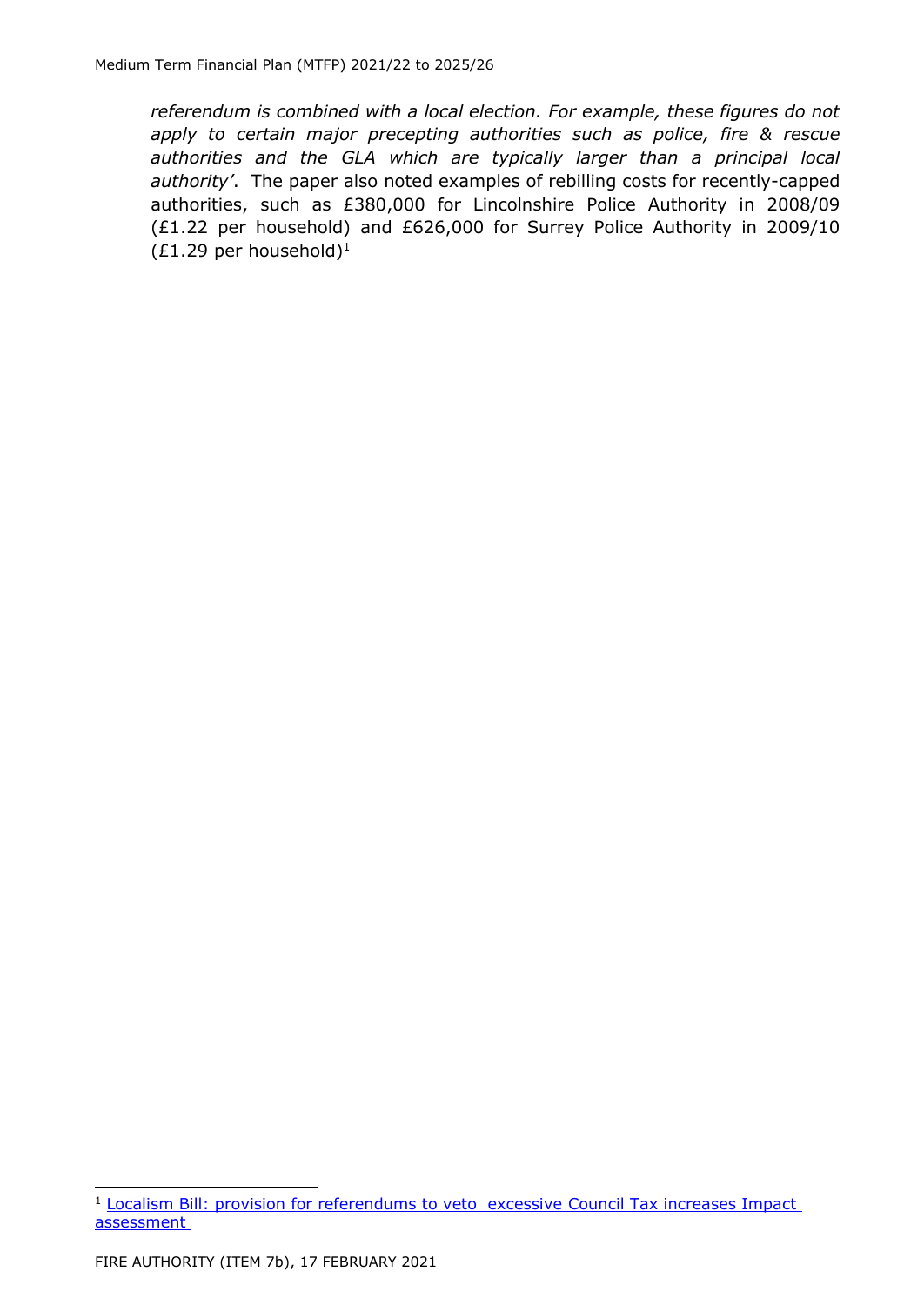#### **Appendix 1 – MTFP Model**

The model below is based on the assumptions detailed in Sections 3 and 4 and all significant budget movements have been subjected to officer and Member scrutiny as noted in Section 6.1. The statutory deadline for the billing authorities to provide Council Tax and business rates information to the Authority is 31 January. Any changes to these figures will be presented in a revised Appendix 1 at the meeting.

| <b>Directorate</b>                         | 2020/21<br><b>Approved</b><br><b>Budget</b><br>£000 | 2020/21<br><b>Revised</b><br><b>Budget</b><br>£000 | 2021/22<br>£000 | 2022/23<br>£000 | 2023/24<br>£000 | 2024/25<br>£000 | 2025/26<br>£000 |
|--------------------------------------------|-----------------------------------------------------|----------------------------------------------------|-----------------|-----------------|-----------------|-----------------|-----------------|
| Base Budget                                | $\mathbf{0}$                                        | 0                                                  | 31,339          | 32,277          | 32,511          | 32,576          | 33,488          |
| Pay Adjustment                             | $\Omega$                                            | 0                                                  | 0               | 435             | 444             | 453             | 462             |
| <b>Inflation Adjustment</b>                | $\Omega$                                            | $\Omega$                                           | $\mathbf{0}$    | 78              | 78              | 78              | 78              |
| Corporate Core                             | 1,349                                               | 1,495                                              | 110             | 0               | $-28$           | $-45$           | $\Omega$        |
| <b>Statutory Accounting</b>                | 589                                                 | 590                                                | $-293$          | 0               | 0               | 0               | $\Omega$        |
| Delivery, Corporate Development & Planning | 21,513                                              | 21,377                                             | 545             | $-12$           | $-12$           | 0               | 0               |
| People & Organisational Development        | 2,298                                               | 633                                                | $-104$          | 0               | $\Omega$        | $\Omega$        | $\Omega$        |
| Finance & Assets                           | 4,264                                               | 5,929                                              | 212             | 40              | $-40$           | $\Omega$        | $\Omega$        |
| <b>RCCO</b>                                | 1,315                                               | 1,315                                              | 469             | $-307$          | $-377$          | 426             | 374             |
| Transfers to/(from) Reserves               | 11                                                  | $\Omega$                                           | $\Omega$        | $\Omega$        | $\Omega$        | $\Omega$        | $\Omega$        |
| <b>Net Budget Requirement</b>              | 31,339                                              | 31,339                                             | 32,277          | 32,511          | 32,576          | 33,488          | 34,402          |
| Revenue Support Grant/ Business Rates      | $-8,291$                                            | $-8,291$                                           | $-7,998$        | $-8,028$        | $-8,103$        | $-8,178$        | $-8,253$        |
| Council Tax Receipts Surplus/Deficit       | $-274$                                              | $-274$                                             | 24              | 24              | 24              | 0               | $\Omega$        |
| Council Tax Support Grant                  | $\Omega$                                            | $\Omega$                                           | $-336$          | $\Omega$        | $\Omega$        | $\Omega$        | $\Omega$        |
| Fire Specific Grants                       | $-1,106$                                            | $-1,106$                                           | $-1,126$        | $-1,136$        | $-1,146$        | $-1,156$        | $-1,166$        |
| Council Tax Receipts                       | $-20,460$                                           | $-20,460$                                          | $-20,729$       | $-21,351$       | $-22,123$       | $-22,924$       | $-23,752$       |
| Pension Grant Funding                      | $-1,208$                                            | $-1,208$                                           | $-1,208$        | $-1,208$        | $-1,208$        | $-1,208$        | $-1,208$        |
| Use of Reserves                            | $\Omega$                                            | 0                                                  | $-904$          | $-812$          | $-20$           | $-22$           | $-23$           |
| <b>Total Funding Available</b>             | $-31,339$                                           | $-31,339$                                          | $-32,277$       | $-32,511$       | $-32,576$       | $-33,488$       | $-34,402$       |
| Shortfall/(Surplus) for Year               | 0                                                   | 0                                                  | $\mathbf 0$     | 0               | 0               | $\mathbf{o}$    | 0               |
| <b>Cumulative Savings Requirement</b>      | 0                                                   | 0                                                  | $\mathbf 0$     | 0               | 0               | $\mathbf 0$     | $\mathbf 0$     |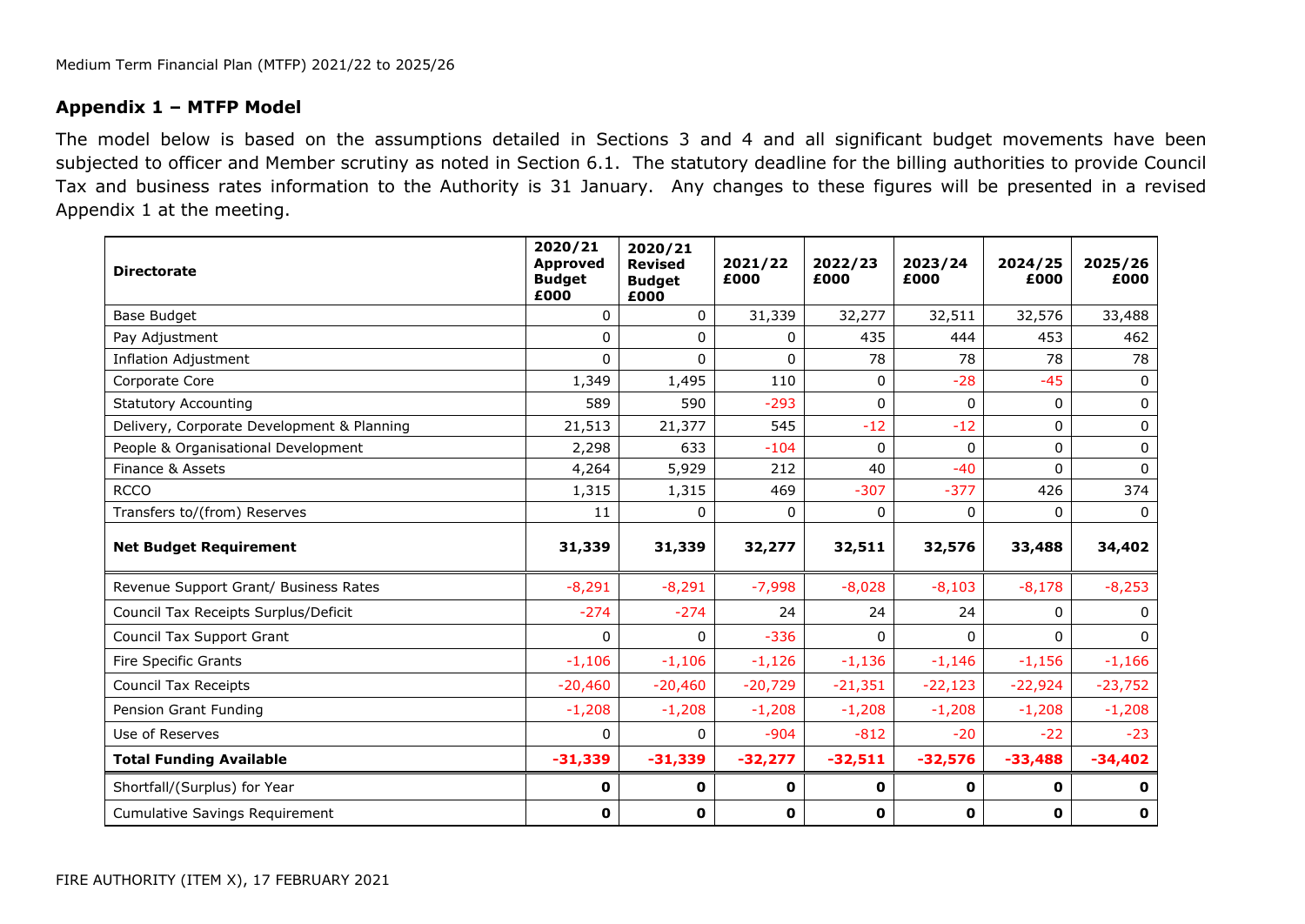# **Appendix 1b – Reserves Position**

| <b>Reserves Position</b>                               | 2020/21  | 2021/22  | 2022/23  | 2023/24  | 2024/25  | 2025/26  |
|--------------------------------------------------------|----------|----------|----------|----------|----------|----------|
| General Fund Balance                                   | $-1,500$ | $-1.500$ | $-1,500$ | $-1.500$ | $-1.500$ | $-1,500$ |
| Other Earmarked Reserves (excluding Control Room Res.) | $-2,232$ | $-1,180$ | $-368$   | -348     | $-326$   | $-303$   |
| <b>Earmarked Capital Reserves</b>                      | $-887$   | $-1.931$ | $-1.028$ | -898     | $-944$   | $-1.364$ |
| <b>Total</b>                                           | $-4,619$ | $-4,611$ | $-2,896$ | $-2,746$ | $-2,770$ | $-3,167$ |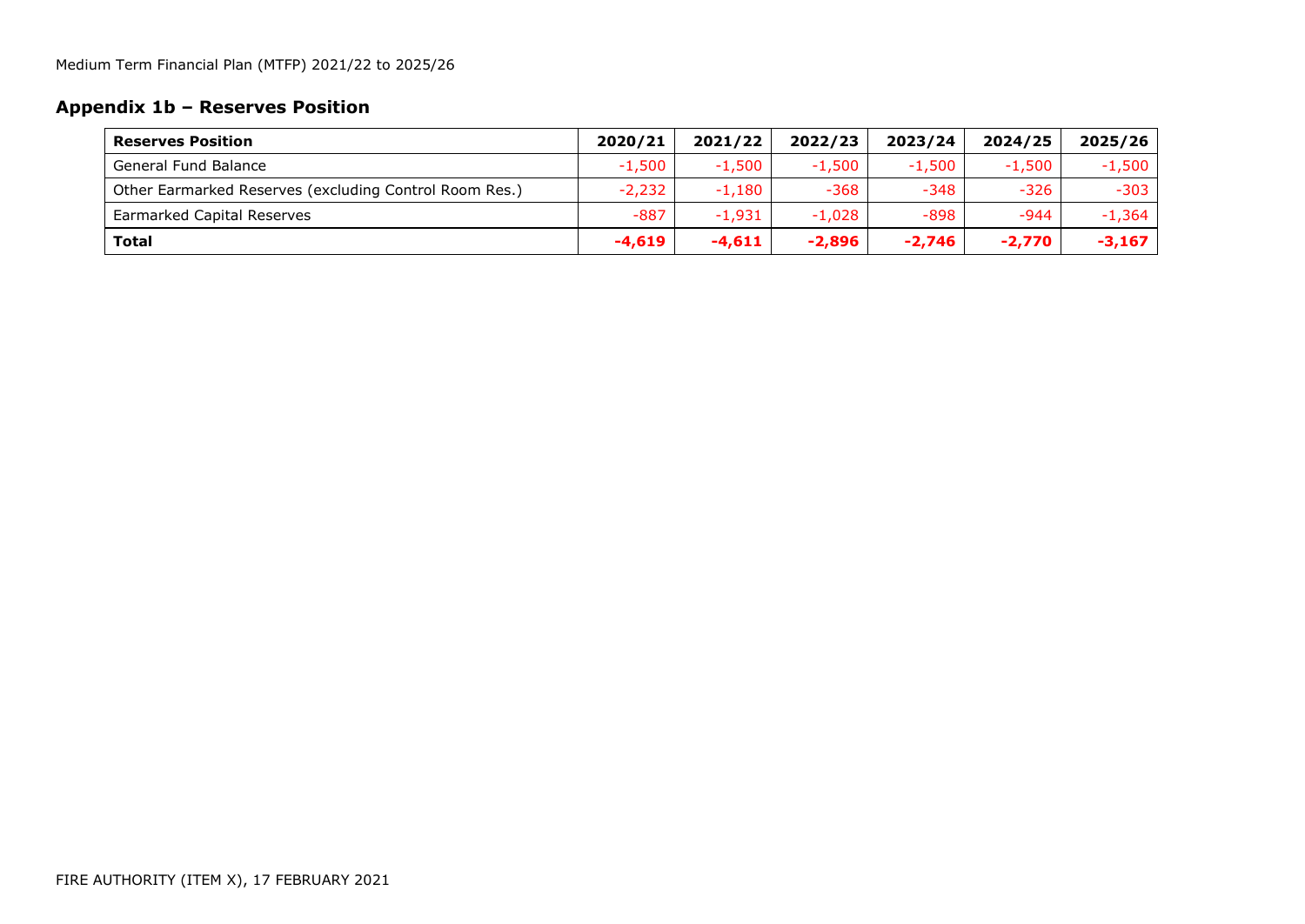## **Appendix 2 – Capital Programme**

The table below summarises the capital programme from 2020/21 through to 2025/26 and is based on the revenue contribution to capital levels shown in Appendix 1:

| <b>Capital Programme</b>                 | 2020/21<br>£000 | 2021/22<br>£000 | 2022/23<br>£000 | 2023/24<br>£000 | 2024/25<br>£000 | 2025/26<br>£000 |
|------------------------------------------|-----------------|-----------------|-----------------|-----------------|-----------------|-----------------|
| Property                                 | 500             | 500             | 500             | 500             | 500             | 500             |
| Fire Appliances and Associated Equipment | 500             | 750             | 750             | 500             | 750             | 750             |
| Other Equipment                          | 141             | 655             | 1055            | 155             | 155             | 155             |
| ICT                                      | 75              | 75              | 75              | 75              | 75              | 75              |
| Slippage (Approved in July 2019 Exec)    | 1,809           |                 |                 |                 |                 |                 |
| Current Year Slippage Forecast           | $-260$          | 260             |                 |                 |                 |                 |
| Forecast O/S                             | 2,284           |                 |                 |                 |                 |                 |
| <b>Total Expenditure</b>                 | 5,049           | 2,240           | 2,380           | 1,230           | 1,480           | 1,480           |
| Funding B/Fwd.                           | $-1,442$        | $-887$          | $-1,931$        | $-1,028$        | $-898$          | $-944$          |
| In Year Funding                          | -4,494          | $-3,284$        | $-1,477$        | $-1,100$        | $-1,526$        | $-1,900$        |
| <b>Funding (Available)/Deficit</b>       | $-887$          | $-1,931$        | $-1,028$        | $-898$          | -944            | $-1,364$        |